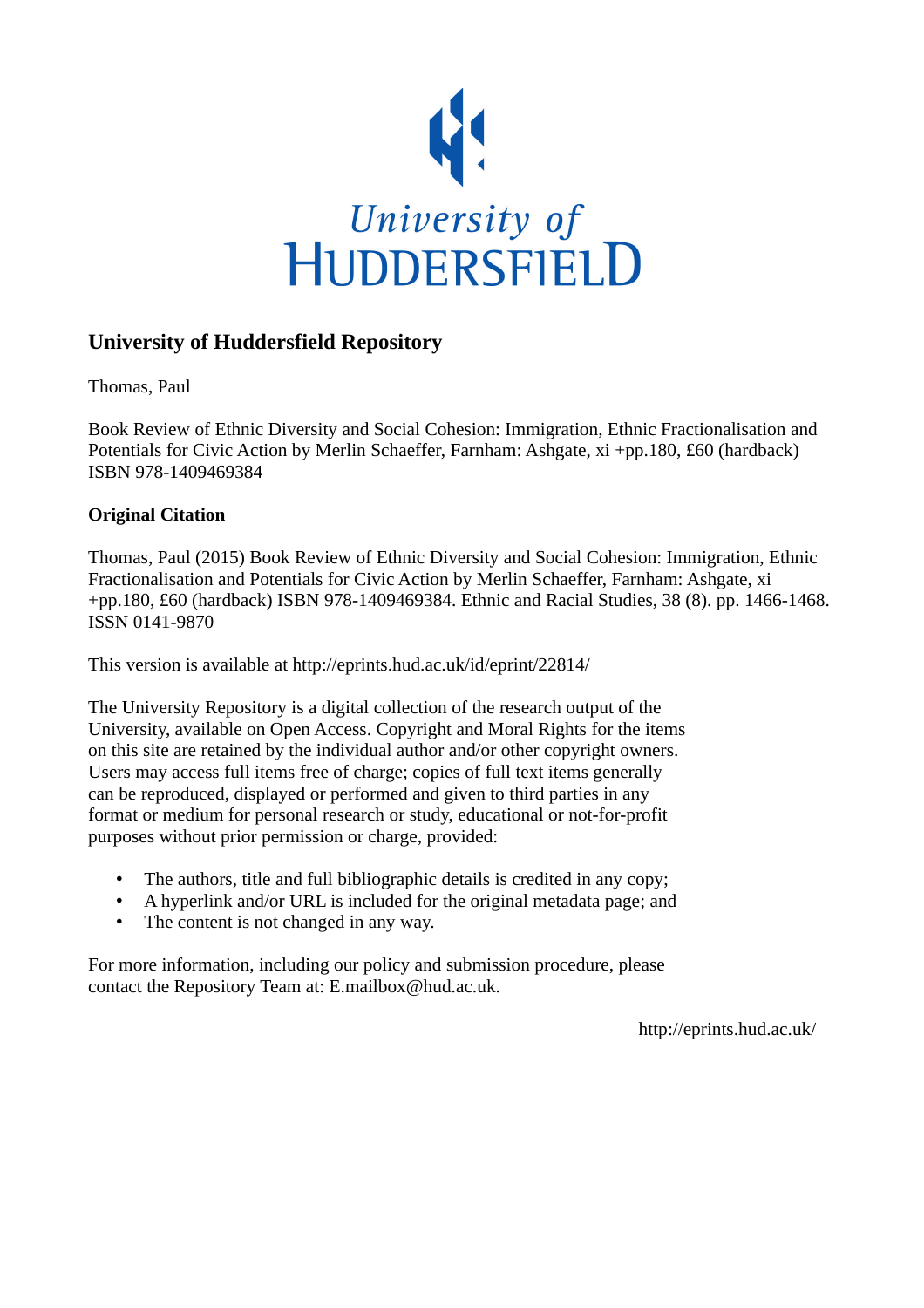**Ethnic Diversity and Social Cohesion: Immigration, Ethnic Fractionalisation and Potentials for Civic Action** by Merlin Schaeffer, Farnham: Ashgate, xi +pp.180, £60 (hardback) ISBN 978-1409469384

The relationship between ethnic diversity and social cohesion has long been a question of interest for both academics and policy-makers. In recent years, in the era of increasing 'super-diversity' and the associated 'crises of multiculturalism' (Lentin, A. and Titley, G. 2011, *The Crises of Multiculturalism: Racism in a Neoliberal Age,* London: Zed), this question has taken on renewed urgency for many western democracies. Indeed, as Merlin Schaeffer identifies in his opening chapter, 'The entire literature on ethnic diversity and social cohesion is engaged in a dispute on the question of whether ethnic diversity is one of the contextual factors eroding trust and engagement' (2014:12). Symbolic of this has been the work of Robert Putnam. His broader findings about the importance and possibilities of 'social capital' found a cross-over audience, exciting interest amongst politicians and media commentators, but his findings on the, apparently initially negative, relationship between increased ethnic diversity and levels of trust in neighbourhoods, have been more troubling. Such findings have been used in different countries to attack both further immigration and even the existence per se of significant ethnic diversity. For instance, in the UK, David Goodhart suggested a direct and negative relationship between increased ethnic diversity and the social solidarity that necessarily underpins the welfare state.

It is this relationship between ethnic diversity, social cohesion and trust that Schaeffer's very thorough and engaging book considers. The book presents, and is based around, data from the German element of the large-scale 'Ethnic Diversity and Collective Action Survey' (EDCAS), which utilised telephone interviews around trust in multicultural areas. Although it is published elsewhere, it would have been good to have more sense of the key findings from France and the Netherlands and some sense of the extent to which those findings differed from the German data. To contextualise this survey and its data, Schaeffer provides a rigorous, cross-disciplinary and most-impressive literature review that is both qualitative and quantitative (analysing 480 empirical findings from 172 different academic studies) in its consideration of the large amount of recent academic material generated around this topic. This enables Schaeffer to systematically outline differing perspectives on both the nature of ethnicity and ethnic differences and about why increased immigration and ethnic diversity might erode social cohesion and trust. This comprehensive overview and review in itself makes this book a valuable addition.

The book then moves on to its core consideration of the EDCAS process and resulting new data, first contextualising this through a summary of different approaches to the measurement of ethnic diversity and its effects. Helpfully, for a book that goes on to present detailed statistical data and analysis, there is significant methodological explanation in both the main text and in an appendix. Here, the inevitably low response rate for a telephonebased survey is both acknowledged and justified in terms of the data that does result from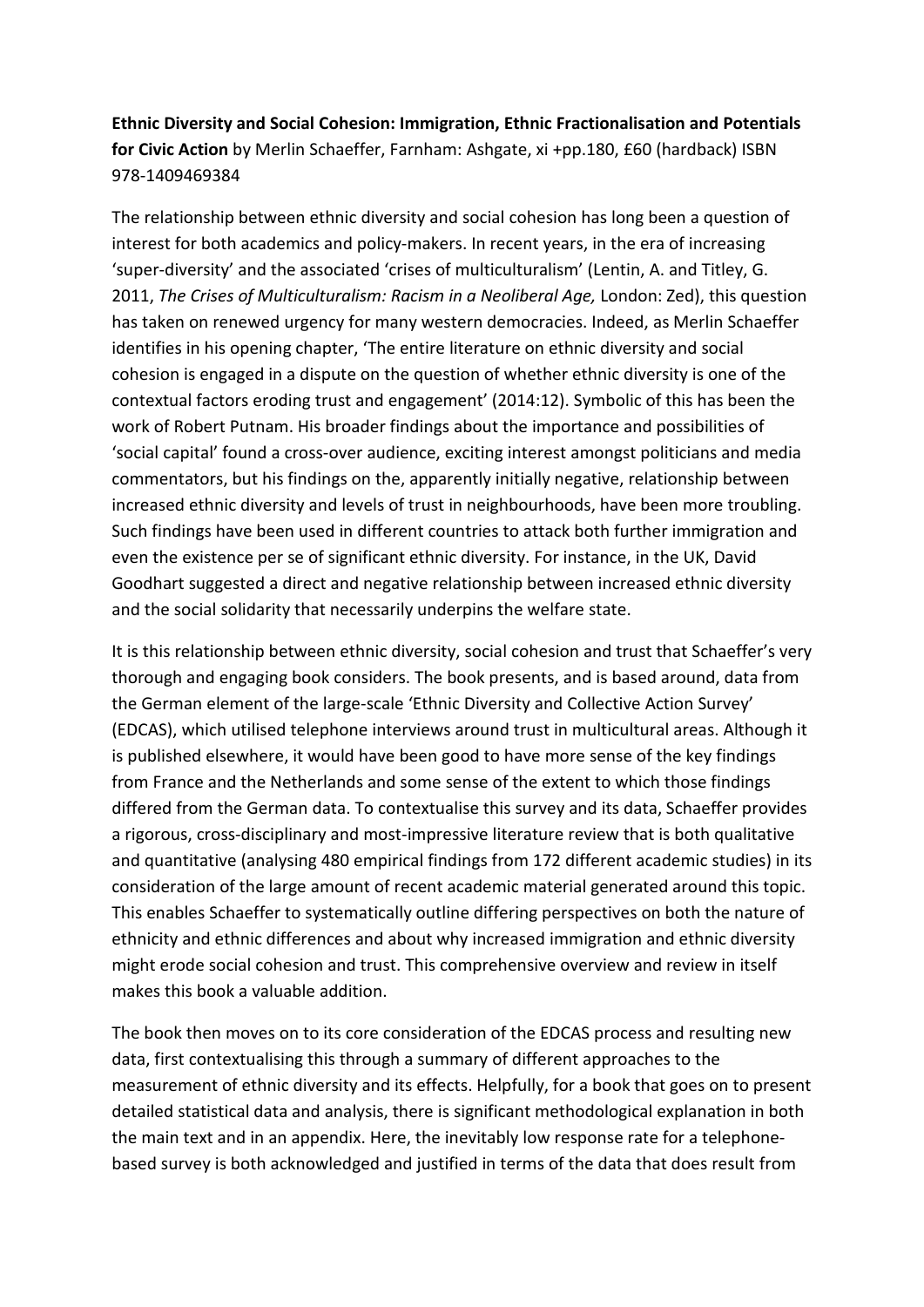this large-scale process. Another challenge acknowledged is the lack of ethnic monitoring data in Germany that leaves the survey to work with the discursively and statistically problematic category of 'immigrant', which only identifies recent migrants or those whose parents were immigrants. The survey's approach was adjusted to address the resulting inevitable underrepresentation of ethnic minorities. The resulting data (admittedly challenging for more qualitative-focussed researchers) is comprehensively presented and considered.

The resulting data seems to confirm the findings of previous research around an apparently problematic relationship between increasing ethnic diversity and reducing levels of trust but also offers some new and helpful insights in to this relationship and how it might be understood. These findings focus on the cognitive dimension of social cohesion (building on the Chicago-based work of Thomas and Thomas) and trust and how they are 'negatively affected by high degrees of perceived ethno-cultural diversity' (p.91). This relates particularly to how 'markers' of difference, such as use of minority languages and ethnic dress, can impact negatively on levels of trust in neighbours amongst both indigenous citizens and citizens of minority/immigrant backgrounds, with perceptions of racial intolerance to new migrants also negatively affecting trust levels amongst minority citizens. This leads Schaeffer to conclude that 'group threat mechanisms seem to play a more important role for persons of immigrant origin, whereas coordination problems in the form of language diversity have more pronounced impacts for natives' (p.92). It is important to note here that other forms of anti-social behaviour, often by 'native' Germans, were equally experienced as damaging trust in the neighbourhood, but perceptions of economic decline seemed to heighten feeling of racialized blame and loss of trust amongst the indigenous majority: 'this results in the sobering conclusion that while people do adapt to ethnic diversity, the negative impact of economic decline is accumulating in strength' (p.111).

More optimistically, Schaeffer uses this data to show that such negative effects are significantly ameliorated by types of inter-ethnic contact that actually become more possible as local diversity increases (and so can ameliorate the initial resulting reduction in social trust). Such contact clearly has to fulfil key criteria of 'contact theory' for success, and Schaeffer suggests that activities for children or personal contact with and through interethnic personal relationships and friendships can lead to positive interactions. Given this finding, and my own interest in how integration policies are designed and enacted at local levels, I would have appreciated greater consideration of the implications for policy and practice, although a thoughtful discussion on this started to develop in the Conclusion.

This is both a thorough and very thoughtful book, with much to recommend it to scholars interested in the impacts of ethnic diversity on social cohesion and trust from a range of disciplines, and it deserves the very positive cover endorsements from Robert Putnam, Miles Hewstone and Michael Banton. It is a valuable contribution to understandings of